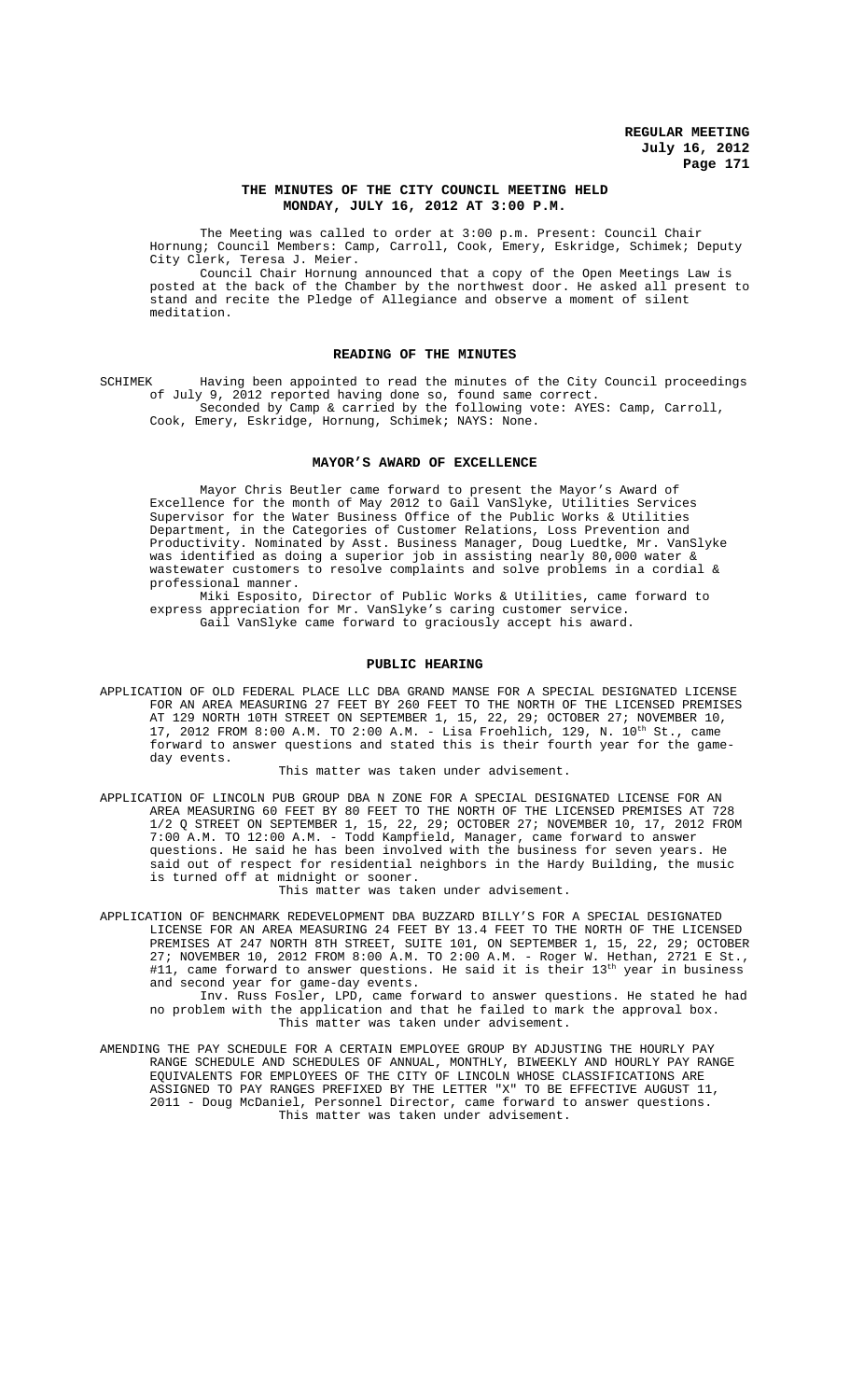VACATION NO. 12001 - AMENDING ORDINANCE NO. 19729, PASSED BY THE CITY COUNCIL ON JUNE 18, 2012, TO INCLUDE THE METES AND BOUNDS LEGAL DESCRIPTION OF THE VACATED RIGHT-OF-WAYS WHICH WAS INADVERTENTLY NOT ATTACHED TO THE ORDINANCE - Rod Confer, City Attorney, came forward to clarify the amendment. This matter was taken under advisement.

- APPROVING A SUBLEASE AGREEMENT BETWEEN THE CITY OF LINCOLN AND EXPERIENCE WORKS AT 1010 N STREET, FOR JOB TRAINING AND EMPLOYMENT SERVICES UNDER THE WORKFORCE INVESTMENT ACT, FOR A TERM OF JULY 1, 2012 THROUGH JUNE 30, 2013 - David Landis, Director of Urban Development Department, came forward to clarify that the City is the chief tenant for the One Stop operation in the Gold's building on the first floor. The City subleases to a handful of partners who are also doing employment-based work, such as Experience Works, utilizing 295 sq. ft. for the rental amount of \$3,715.50. Mr. Landis said in the last year, Experience Works assisted 64 seniors and found employment for 35 of them. This matter was taken under advisement.
- APPROVING A REAL ESTATES SALES AGREEMENT BETWEEN THE CITY OF LINCOLN AND THE HOUSING AUTHORITY OF THE CITY OF LINCOLN FOR THE SALE OF BLIGHTED AND SUBSTANDARD PROPERTY GENERALLY LOCATED AT 2948 STARR STREET FOR THE NORTHEAST HIGH SCHOOL BUILD PROGRAM - David Landis, Director of Urban Development Department, came forward to describe the process of acquiring this property and demolishing the dilapidated building. Mr. Landis said the Lincoln Housing Authority purchased the property for \$20,000. Students interested in learning building traits will construct a single-family house at this location. This matter was taken under advisement.
- CHANGE OF ZONE NO. 12003 AMENDING ORDINANCE NO. 19713, PASSED BY THE CITY COUNCIL ON MAY 21, 2012, TO CORRECT THE LEGAL DESCRIPTION PROVIDED FOR CHANGE OF ZONE NO. 12003 FROM I-1 INDUSTRIAL DISTRICT TO P PUBLIC USE DISTRICT ON PROPERTY GENERALLY LOCATED IN WEST HAYMARKET FROM NORTH 1ST STREET TO NORTH 7TH STREET AND M STREET TO Y STREET - Rod Confer, City Attorney, came forward to clarify the reason for correction to the legal description. This matter was taken under advisement.
- APPROVING A CONTRACT AGREEMENT BETWEEN THE CITY AND SAFETY-KLEEN SYSTEMS, INC. TO PROVIDE THE ANNUAL SUPPLY AND SERVICE PARTS WASHING MACHINES, PURSUANT TO QUOTE 3972 FOR A TWO YEAR TERM - Vince Mejer, Purchasing Agent, came forward to answer questions.

This matter was taken under advisement.

APPROVING A MULTI-YEAR CONTRACT BETWEEN THE CITY OF LINCOLN AND ELETECH, INC. FOR ELEVATOR MAINTENANCE, SERVICE AND TESTING – STARTRAN, PURSUANT TO BID NO. 3981, FOR A FOUR YEAR TERM WITH AN OPTION TO RENEW FOR AN ADDITIONAL FOUR YEAR TERM - Vince Mejer, Purchasing Agent, came forward to answer questions. Council Chair Hornung inquired about preparation of bid contracts. In response, Mr. Mejer said out of fairness, discussion is limited to the City Departments involved. He said this particular bid was sent out to meet specific FDA requirements.

This matter was taken under advisement.

APPROVING THE 2012-2013 MAINTENANCE AND MANAGEMENT BID BUDGETS AND PROGRAM OF WORK FOR THE DOWNTOWN LINCOLN ASSOCIATION PROGRAM FOR FISCAL YEAR 2012-13 - David Landis, Director of Urban Development Department, came forward to clarify the two parts of the BID relationship with DLA. Mr. Landis said the City contributes \$220,000 toward the maintenance part of the program which includes trash pickup, snow removal, plant watering, weeding and landscaping labor. The City does not contribute to the management section of the BID budget.

Terry Uland, DLA, came forward to clarify the reason for the 2% increase in City contribution and stated that it matches the rate payer's assessment. This matter was taken under advisement.

APPROVING THE SUB-RECIPIENT AGREEMENT BETWEEN THE NEBRASKA EMERGENCY MANAGEMENT AGENCY AND THE CITY OF LINCOLN REGARDING THE 2010 METROPOLITAN MEDICAL RESPONSE SYSTEM IN THE AMOUNT OF \$317,419.00 FOR THE AWARD PERIOD OF 10/1/2010 THROUGH 7/31/2013 - Judy Halstead, Director of Lincoln-Lancaster County Health Dept., came forward to answer questions. She clarified the overlapping spending authority as it relates to the award period.

This matter was taken under advisement.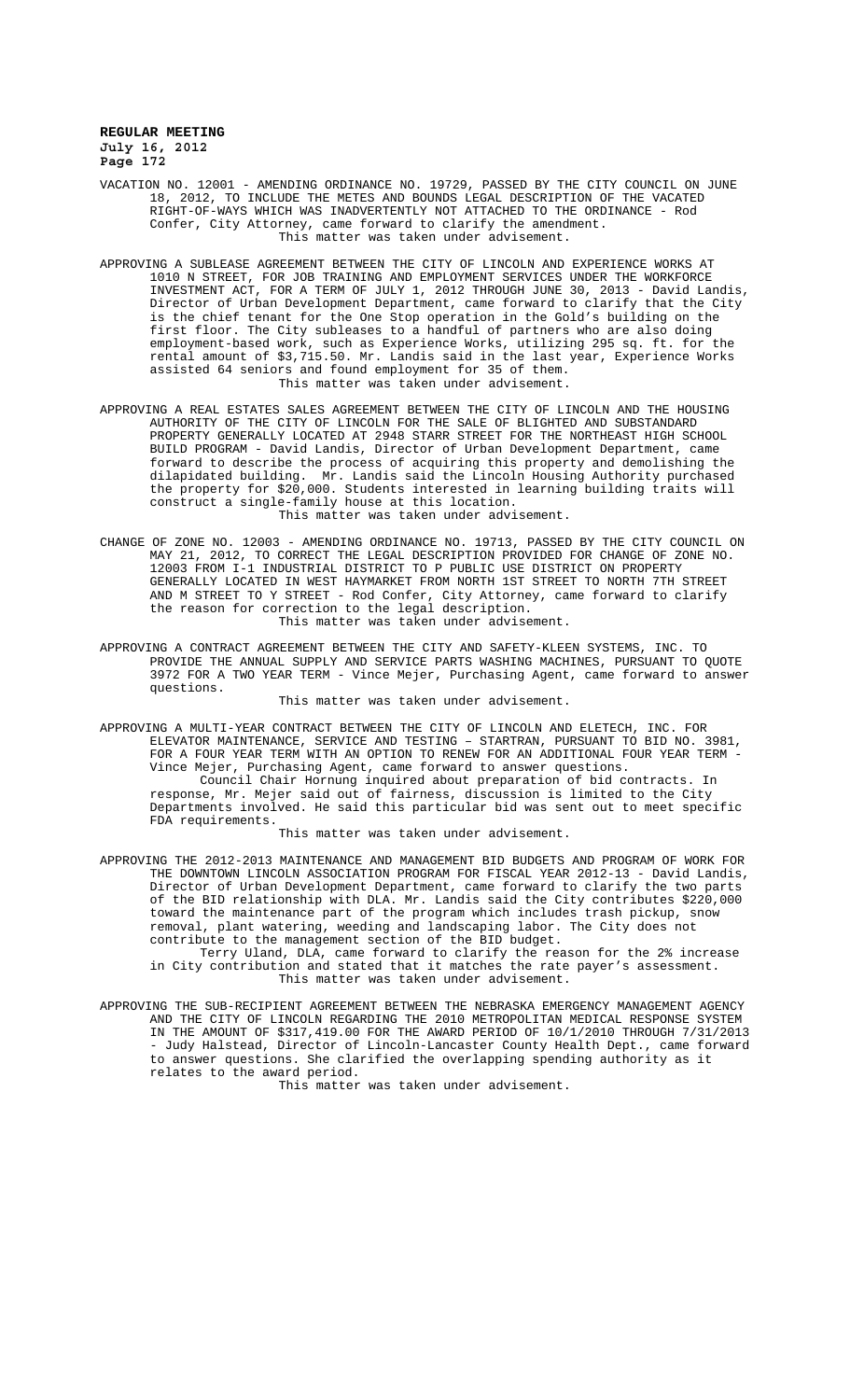## **COUNCIL ACTION**

### **REPORTS OF CITY OFFICERS**

REPORT OF NEBRASKA DEPARTMENT OF ROADS 2013-2018 SURFACE TRANSPORTATION PROGRAM - CLERK presented said report which was placed on file in the Office of the City Clerk. **(12)**

RESOLUTION LEVYING THE SPECIAL TAXES ASSESSED FOR COSTS OF THE IMPROVEMENTS IN THE SOUTH STREET MAINTENANCE BID AND SETTING THE INTEREST RATE - CLERK read the

following resolution, introduced by Doug Emery, who moved its adoption: BE IT RESOLVED by the City Council of the City of Lincoln, Nebraska, that:

The special taxes assessed July 9, 2012, to pay the costs of the improvements in the South Street Maintenance Business Improvement District are hereby levied and shall bear interest at 14% and that the period of time in which the assessments are to be paid shall be one (1) year.

Introduced by Doug Emery Seconded by Carroll & carried by the following vote: AYES: Camp, Carroll, Cook, Emery, Eskridge, Hornung, Schimek; NAYS: None.

RESOLUTION APPROVING THE DISTRIBUTION OF FUNDS REPRESENTING INTEREST EARNINGS ON SHORT-TERM INVESTMENTS OF IDLE FUNDS DURING THE MONTH ENDED MAY 31, 2012 - CLERK read the following resolution, introduced by Doug Emery, who moved its adoption:

A-86895 BE IT RESOLVED by the City Council of the City of Lincoln, Nebraska: That during the month ended May 31, 2012, \$43,965.52 was earned from the investments of "IDLE FUNDS". The same is hereby distributed to the various funds on a pro-rata basis using the balance of each fund and allocating a portion of the interest on the ratio that such balance bears to the total of all fund balances.

Introduced by Doug Emery Seconded by Carroll & carried by the following vote: AYES: Camp, Carroll, Cook, Emery, Eskridge, Hornung, Schimek; NAYS: None.

REAPPOINTING DOUG EMERY TO THE JOINT BUDGET COMMITTEE FOR A TERM EXPIRING MAY 31, 2014 - CLERK read the following resolution, introduced by Jonathan Cook, who moved

its adoption:<br><u>A-86896</u> BE IT F A-86896 BE IT RESOLVED by the City Council of the City of Lincoln, Nebraska: That the reappointment of Doug Emery to the Joint Budget Committee for a term expiring May 31, 2014 is hereby approved.

Introduced by Jonathan Cook Seconded by Carroll & carried by the following vote: AYES: Camp, Carroll, Cook, Emery, Eskridge, Hornung, Schimek; NAYS: None.

REAPPOINTING DIANNA SCHIMEK, ADAM HORNUNG AND DOUG EMERY TO THE RAILROAD TRANSPORTATION SAFETY DISTRICT FOR TERMS EXPIRING MAY 31, 2013 - CLERK read the

following resolution, introduced by Jonathan Cook, who moved its adoption: BE IT RESOLVED by the City Council of the City of Lincoln, Nebraska: That the reappointment of DiAnna Schimek, Adam Hornung and Doug Emery to the Railroad Transportation Safety District for a term expiring May 31, 2013 is hereby approved.

Introduced by Jonathan Cook Seconded by Carroll & carried by the following vote: AYES: Camp, Carroll, Cook, Emery, Eskridge, Hornung, Schimek; NAYS: None.

REAPPOINTING JONATHAN COOK TO THE PARKS AND RECREATION ADVISORY BOARD FOR A TERM EXPIRING MAY 31, 2013 - CLERK read the following resolution, introduced by Jonathan Cook, who moved its adoption:<br>A-86898 BE IT RESOLVED by the City Counc

A-86898 BE IT RESOLVED by the City Council of the City of Lincoln, Nebraska: That the reappointment of Jonathan Cook to the Parks and Recreation Advisory Board for a term expiring May 31, 2013 is hereby approved. Introduced by Jonathan Cook

Seconded by Carroll & carried by the following vote: AYES: Camp, Carroll, Cook, Emery, Eskridge, Hornung, Schimek; NAYS: None.

REAPPOINTING JONATHAN COOK TO THE PUBLIC BUILDING COMMISSION FOR A TERM EXPIRING AUGUST 1, 2016 - CLERK read the following resolution, introduced by Jonathan Cook, who moved its adoption: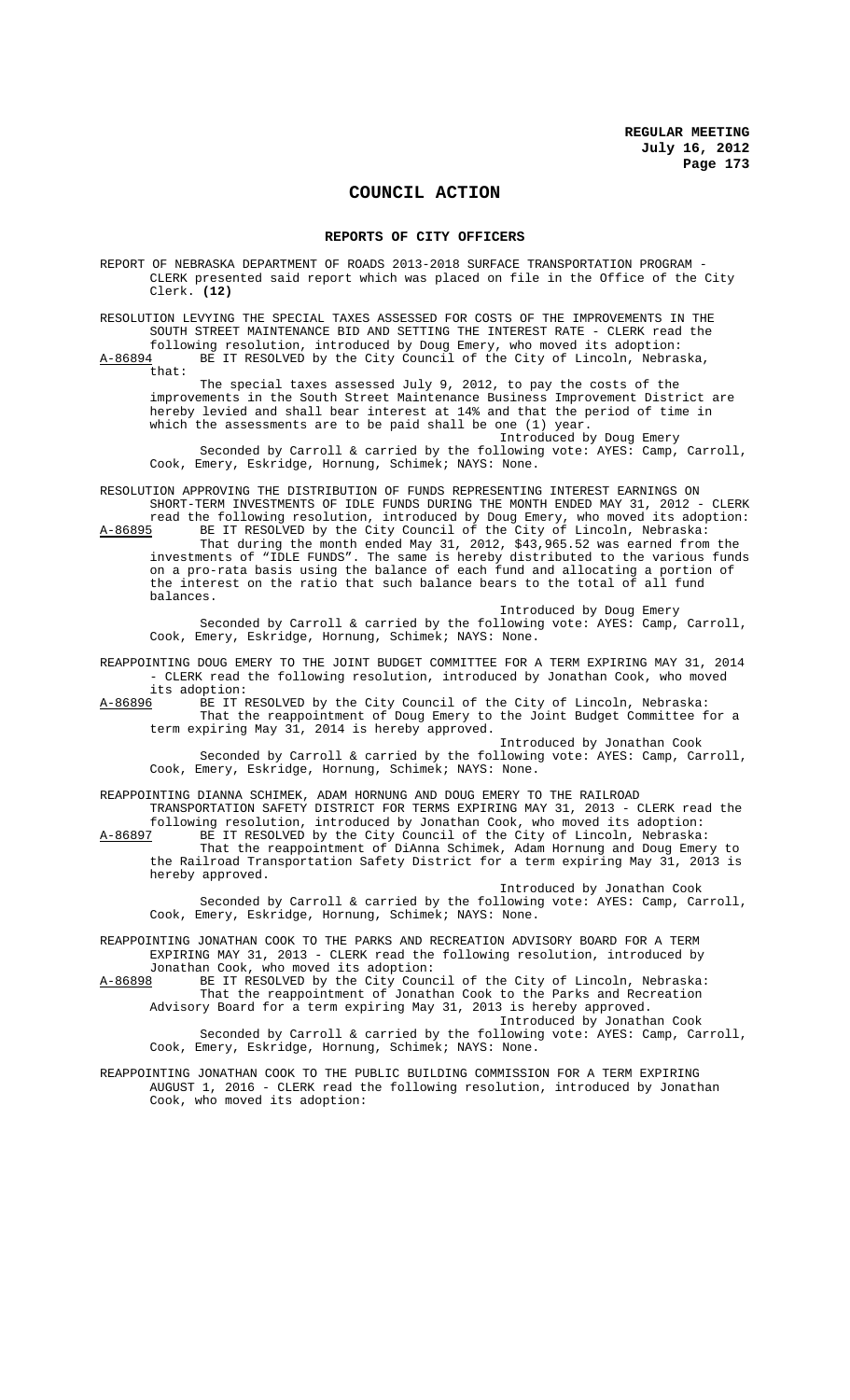A-86899 BE IT RESOLVED by the City Council of the City of Lincoln, Nebraska: That the reappointment of Jonathan Cook to the Public Building Commission for a term expiring August 1, 2016 is hereby approved. Introduced by Jonathan Cook

Seconded by Carroll & carried by the following vote: AYES: Camp, Carroll, Cook, Emery, Eskridge, Hornung, Schimek; NAYS: None.

APPOINTING DARA TROUTMAN AND LINDA JEWSON TO THE CABLE TELEVISION ADVISORY BOARD FOR TERMS EXPIRING JULY 1, 2015 - CLERK read the following resolution, introduced by Jonathan Cook, who moved its adoption:<br>A-86900 BE IT RESOLVED by the City Counc

BE IT RESOLVED by the City Council of the City of Lincoln, Nebraska: That the appointment of Dara Troutman and Linda Jewson to the Cable

Television Advisory Board for terms expiring July 1, 2015 is hereby approved. Introduced by Jonathan Cook

Seconded by Carroll & carried by the following vote: AYES: Camp, Carroll, Cook, Emery, Eskridge, Hornung, Schimek; NAYS: None.

APPOINTING MICHEAL Q. THOMPSON TO THE HUMAN RIGHTS COMMISSION FOR A TERM EXPIRING DECEMBER 31, 2013 - CLERK read the following resolution, introduced by Jonathan

Cook, who moved its adoption:<br>A-86901 BE IT RESOLVED by the O A-86901 BE IT RESOLVED by the City Council of the City of Lincoln, Nebraska: That the appointment of Micheal Q. Thompson to the Human Rights Commission for a term expiring December 31, 2013 is hereby approved.

Introduced by Jonathan Cook Seconded by Carroll & carried by the following vote: AYES: Camp, Carroll,

Cook, Emery, Eskridge, Hornung, Schimek; NAYS: None.

APPOINTING JEFF HLAVAC TO THE ELECTRICAL ADVISORY, APPEALS AND EXAMINING BOARD FOR A TERM EXPIRING AUGUST 15, 2013 - CLERK read the following resolution, introduced by Jonathan Cook, who moved its adoption:<br>A-86902 BE IT RESOLVED by the City Council

A-86902 BE IT RESOLVED by the City Council of the City of Lincoln, Nebraska: That the appointment of Jeff Hlavac to the Electrical Advisory, Appeals and Examining Board for a term expiring August 15, 2013 is hereby approved. Introduced by Jonathan Cook

Seconded by Carroll & carried by the following vote: AYES: Camp, Carroll, Cook, Emery, Eskridge, Hornung, Schimek; NAYS: None.

APPOINTING JOHN WHITMER TO THE ELECTRICAL ADVISORY, APPEALS AND EXAMINING BOARD FOR A TERM EXPIRING JULY 15, 2015 - CLERK read the following resolution, introduced by Jonathan Cook, who moved its adoption:<br>A-86903 BE IT RESOLVED by the City Cound

BE IT RESOLVED by the City Council of the City of Lincoln, Nebraska: That the appointment of John Whitmer to the Electrical Advisory, Appeals and Examining Board for a term expiring July 15, 2015 is hereby approved.

Introduced by Jonathan Cook Seconded by Carroll & carried by the following vote: AYES: Camp, Carroll, Cook, Emery, Eskridge, Hornung, Schimek; NAYS: None.

REAPPOINTING ROGER (R.J.) LIPERT AND RUSSELL MILLER TO THE ALARM REVIEW BOARD FOR A TERM EXPIRING JULY 1, 2014 - CLERK read the following resolution, introduced by

Jonathan Cook, who moved its adoption:<br>A-86904 BE IT RESOLVED by the City Counc A-86904 BE IT RESOLVED by the City Council of the City of Lincoln, Nebraska: That the reappointment of Roger (R.J.) Lipert and Russell Miller to the Alarm Review Board for terms expiring July 1, 2014 is hereby approved. Introduced by Jonathan Cook

Seconded by Carroll & carried by the following vote: AYES: Camp, Carroll, Cook, Emery, Eskridge, Hornung, Schimek; NAYS: None.

APPOINTING HEATHER BAKER TO THE ALARM REVIEW BOARD FOR A TERM EXPIRING JULY 1, 2014 - CLERK read the following resolution, introduced by Jonathan Cook, who moved its

adoption:<br><u>A-86905</u> BE BE IT RESOLVED by the City Council of the City of Lincoln, Nebraska: That the appointment of Heather Baker to the Alarm Review Board for a term expiring July 1, 2014 is hereby approved.

Introduced by Jonathan Cook Seconded by Carroll & carried by the following vote: AYES: Camp, Carroll, Cook, Emery, Eskridge, Hornung, Schimek; NAYS: None.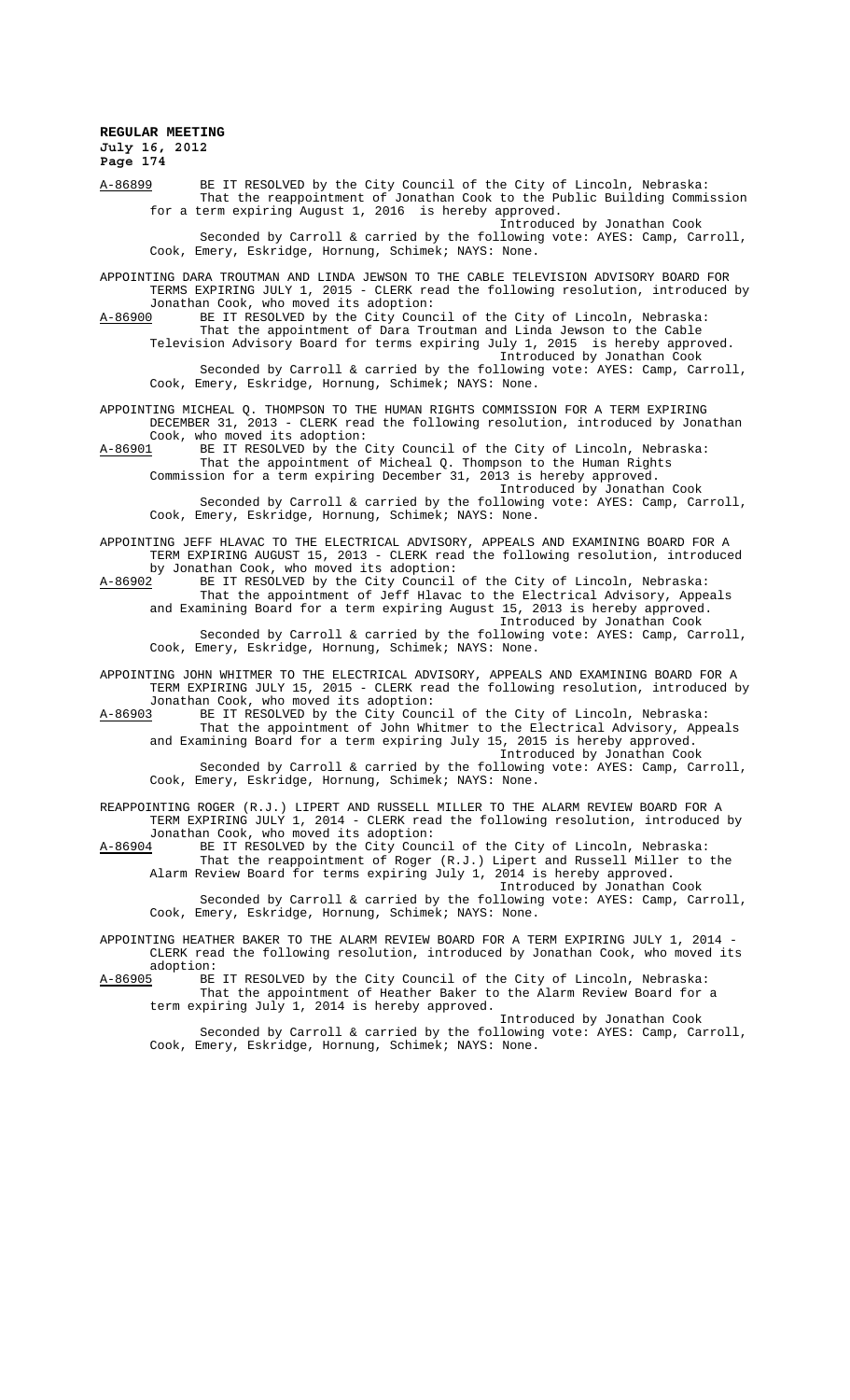REAPPOINTING MICHAEL DONNELLY TO THE POLICE AND FIRE PENSION PLAN INVESTMENT BOARD FOR A TERM EXPIRING SEPTEMBER 1, 2017 - CLERK read the following resolution,

introduced by Jonathan Cook, who moved its adoption: A-86906 BE IT RESOLVED by the City Council of the City of Lincoln, Nebraska: That the reappointment of Michael Donnelly to the Police and Fire Pension

Plan Investment Board for a term expiring September 1, 2017 is hereby approved. Introduced by Jonathan Cook Seconded by Carroll & carried by the following vote: AYES: Camp, Carroll,

Cook, Emery, Eskridge, Hornung, Schimek; NAYS: None.

REAPPOINTING JANET GOODMAN-BANKS TO THE KENO ADVISORY BOARD FOR A TERM EXPIRING JULY 1, 2015 - CLERK read the following resolution, introduced by Jonathan Cook, who

moved its adoption:<br>A-86907 BE IT RESOLVI A-86907 BE IT RESOLVED by the City Council of the City of Lincoln, Nebraska: That the reappointment of Janet Goodman-Banks to the Keno Advisory Board for a term expiring July 1, 2015 is hereby approved.

Introduced by Jonathan Cook Seconded by Carroll & carried by the following vote: AYES: Camp, Carroll, Cook, Emery, Eskridge, Hornung, Schimek; NAYS: None.

### **PETITIONS & COMMUNICATIONS**

PLACED ON FILE IN THE OFFICE OF THE CITY CLERK:

Administrative Amendment No. 12032 to Wilderness Woods Use Permit No. 126C approved by the Planning Director on July 9, 2012 requested by The Villas at Wilderness Ridge to reduce the front yard setback from 20 feet to 18 feet along Executive Woods Drive for a span of 20 feet generally located at Executive Woods Drive and Pine Lake Road.

### **MISCELLANEOUS REFERRALS - NONE**

### **LIQUOR RESOLUTIONS**

APPLICATION OF OLD FEDERAL PLACE LLC DBA GRAND MANSE FOR A SPECIAL DESIGNATED LICENSE FOR AN AREA MEASURING 27 FEET BY 260 FEET TO THE NORTH OF THE LICENSED PREMISES AT 129 NORTH 10TH STREET ON SEPTEMBER 1, 15, 22, 29; OCTOBER 27; NOVEMBER 10, 17, 2012 FROM 8:00 A.M. TO 2:00 A.M. - CLERK read the following resolution, introduced by Jon Camp, who moved its adoption for approval:<br>A-86908 BE IT RESOLVED by the City Council of the City of Linc

A-86908 BE IT RESOLVED by the City Council of the City of Lincoln, Nebraska: That after hearing duly had as required by law, consideration of the facts of this application, the Nebraska Liquor Control Act, and the pertinent City ordinances, the City Council recommends that the application of Old Federal Place LLC dba Grand Manse for a Special Designated License to cover an area measuring approximately 27 feet by 260 feet immediately adjacent to its licensed premises located at 129 North 10th Street, Lincoln, Nebraska, on September 1, 15, 22, 29; October 27; November 10, 17, 2012 between the hours of 8:00 a.m. and 2:00 a.m., be approved with the condition that the premises complies in every respect with all City and State regulations and with the following requirements:

- 1. Identification to be checked, wristbands required on all parties wishing to consume alcohol.
- 2. Adequate security shall be provided for the event.
- 3. The area requested for the permit shall be separated from the public by a fence or other means.
	-
- 4. Responsible alcohol service practices shall be followed.<br>5 any food sold shall be provided by a licensed and inspec Any food sold shall be provided by a licensed and inspected

establishment.

## Introduced by Jon Camp

Seconded by Schimek & carried by the following vote: AYES: Camp, Carroll, Cook, Emery, Eskridge, Hornung, Schimek; NAYS: None.

APPLICATION OF LINCOLN PUB GROUP DBA N ZONE FOR A SPECIAL DESIGNATED LICENSE FOR AN AREA MEASURING 60 FEET BY 80 FEET TO THE NORTH OF THE LICENSED PREMISES AT 728 1/2 Q STREET ON SEPTEMBER 1, 15, 22, 29; OCTOBER 27; NOVEMBER 10, 17, 2012 FROM 7:00 A.M. TO 12:00 A.M. - CLERK read the following resolution, introduced by Jon Camp, who moved its adoption for approval: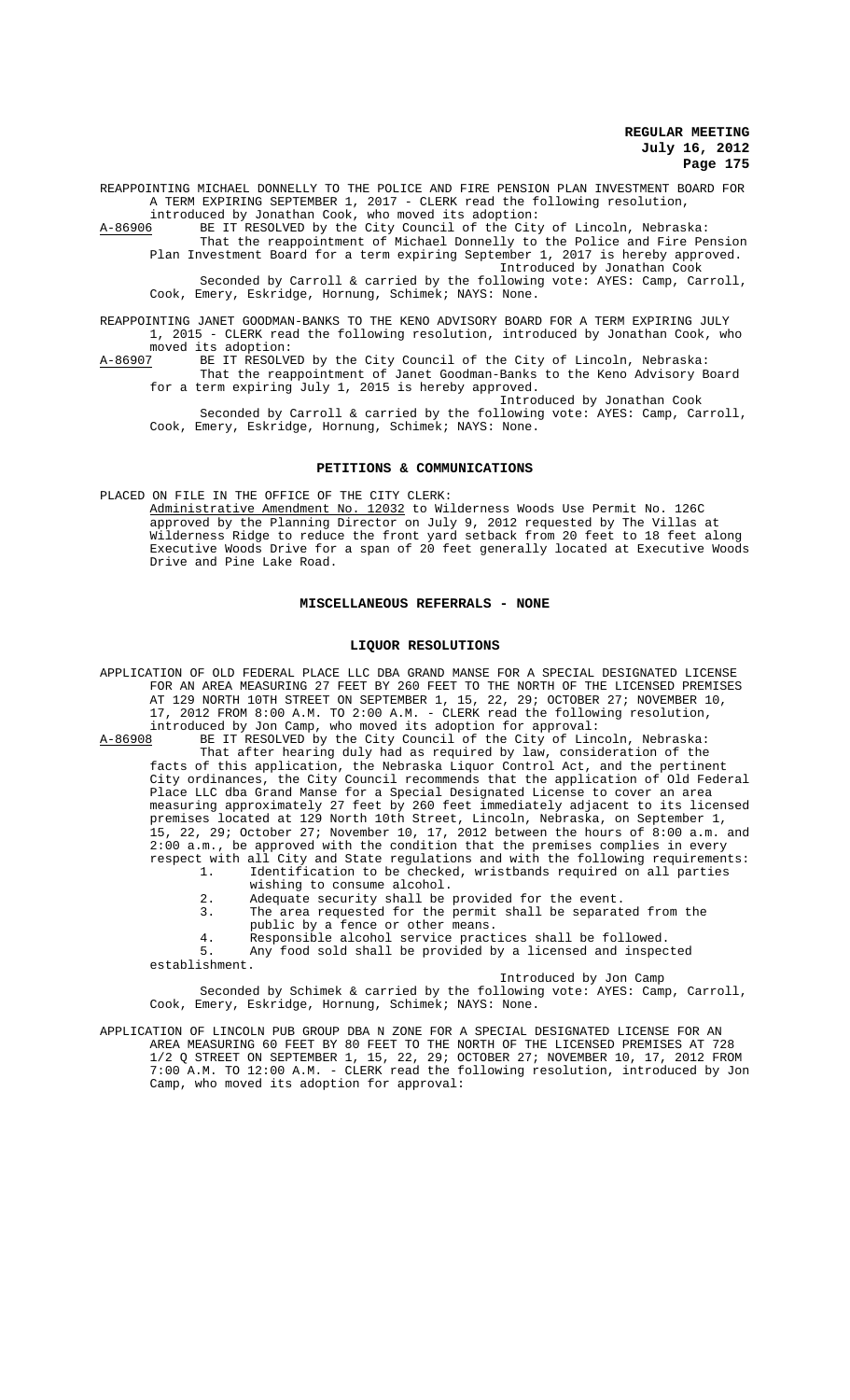A-86909 BE IT RESOLVED by the City Council of the City of Lincoln, Nebraska: That after hearing duly had as required by law, consideration of the facts of this application, the Nebraska Liquor Control Act, and the pertinent City ordinances, the City Council recommends that the application of Lincoln Pub Group, Inc. dba N Zone for a Special Designated License to cover an area measuring approximately 60 feet by 80 feet immediately adjacent to its licensed premises located at 728½ Q Street, Lincoln, Nebraska, on September 1, 15, 22, 29; October 27; November 10, 17, 2012 between the hours of 7:00 a.m. and 12:00 a.m., be approved with the condition that the premises complies in every respect with all City and State regulations and with the following requirements:

- 1. Identification to be checked, wristbands required on all parties wishing to consume alcohol.
- 2. Adequate security shall be provided for the event.
- 3. The area requested for the permit shall be separated from the public by a fence or other means.
- 4. Responsible alcohol service practices shall be followed.<br>5. Any food sold shall be provided by a licensed and inspec Any food sold shall be provided by a licensed and inspected
	- establishment.

Introduced by Jon Camp

Seconded by Schimek & carried by the following vote: AYES: Camp, Carroll, Cook, Emery, Eskridge, Hornung, Schimek; NAYS: None.

APPLICATION OF BENCHMARK REDEVELOPMENT DBA BUZZARD BILLY'S FOR A SPECIAL DESIGNATED LICENSE FOR AN AREA MEASURING 24 FEET BY 13.4 FEET TO THE NORTH OF THE LICENSED PREMISES AT 247 NORTH 8TH STREET, SUITE 101, ON SEPTEMBER 1, 15, 22, 29; OCTOBER 27; NOVEMBER 10, 2012 FROM 8:00 A.M. TO 2:00 A.M. - CLERK read the following resolution, introduced by Jon Camp, who moved its adoption for approval:

A-86910 BE IT RESOLVED by the City Council of the City of Lincoln, Nebraska: That after hearing duly had as required by law, consideration of the facts of this application, the Nebraska Liquor Control Act, and the pertinent City ordinances, the City Council recommends that the application of Benchmark Redevelopment dba Buzzard Billy's for a Special Designated License to cover an area measuring approximately 24 feet by 13.4 feet immediately adjacent to its licensed premises located at 247 North 8th Street, Suite 101, Lincoln, Nebraska, on September 1, 15, 22, 29; October 27; November 10, 2012 between the hours of 8:00 a.m. and 2:00 a.m., be approved with the condition that the premises complies in every respect with all City and State regulations and with the following requirements:

1. Identification to be checked, wristbands required on all parties wishing to consume alcohol.

- 
- 2. Adequate security shall be provided for the event.<br>3. The area requested for the permit shall be separat The area requested for the permit shall be separated from the public by a fence or other means.
- 
- 4. Responsible alcohol service practices shall be followed.<br>5. Any food sold shall be provided by a licensed and inspec Any food sold shall be provided by a licensed and inspected establishment.

Introduced by Jon Camp

Seconded by Schimek & carried by the following vote: AYES: Camp, Carroll, Cook, Emery, Eskridge, Hornung, Schimek; NAYS: None.

### **ORDINANCES - 2ND READING & RELATED RESOLUTIONS (as required)**

- AMENDING THE PAY SCHEDULE FOR A CERTAIN EMPLOYEE GROUP BY ADJUSTING THE HOURLY PAY RANGE SCHEDULE AND SCHEDULES OF ANNUAL, MONTHLY, BIWEEKLY AND HOURLY PAY RANGE EQUIVALENTS FOR EMPLOYEES OF THE CITY OF LINCOLN WHOSE CLASSIFICATIONS ARE ASSIGNED TO PAY RANGES PREFIXED BY THE LETTER "X" TO BE EFFECTIVE AUGUST 11, 2011 - CLERK read an ordinance, introduced by Jonathan Cook, adopting pay schedules of pay ranges for employees of the City of Lincoln, Nebraska whose classifications are assigned to pay ranges prefixed by the letter "X" and repealing Ordinance No. 19555, passed by the City Council on June 13, 2011, the second time.
- VACATION NO. 12001 AMENDING ORDINANCE NO. 19729, PASSED BY THE CITY COUNCIL ON JUNE 18, 2012, TO INCLUDE THE METES AND BOUNDS LEGAL DESCRIPTION OF THE VACATED RIGHT-OF-WAYS WHICH WAS INADVERTENTLY NOT ATTACHED TO THE ORDINANCE - CLERK read an ordinance, introduced by Jonathan Cook, amending Ordinance No. 19729 (Vacation 12001) passed by the City Council on June 18, 2012, vacating a portion of  $4^{\text{th}}$  Street right-of-way, a portion of R Street right-of-way, a portion of the east/west alley in Blocks 266, 267 and 268, Original Plat of Lincoln, to include the metes and bounds legal description to said Ordinance, the second time.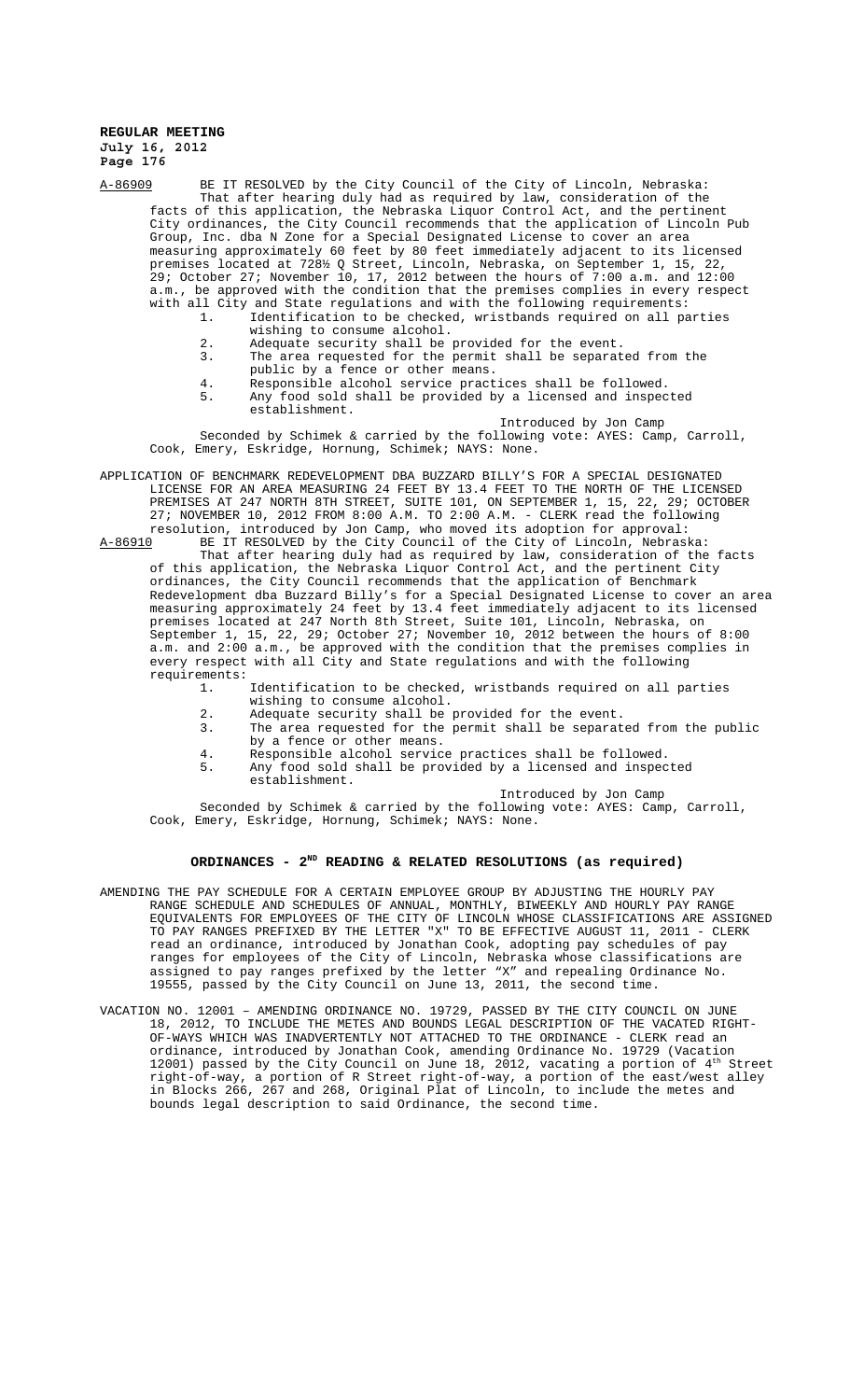- APPROVING A SUBLEASE AGREEMENT BETWEEN THE CITY OF LINCOLN AND EXPERIENCE WORKS AT 1010 N STREET, FOR JOB TRAINING AND EMPLOYMENT SERVICES UNDER THE WORKFORCE<br>INVESTMENT ACT, FOR A TERM OF JULY 1, 2012 THROUGH JUNE 30, 2013 - CLERK read an INVESTMENT ACT, FOR A TERM OF JULY 1, 2012 THROUGH JUNE 30, 2013 ordinance, introduced by Jonathan Cook, accepting and approving the Sublease Agreement between the City of Lincoln and Experience Works for the sublease of office space to Experience Works at the One Stop Career Center, 1010 N Street, Lincoln, Nebraska, to provide job training and employment services under the Workforce Investment Act, the second time.
- APPROVING A REAL ESTATES SALES AGREEMENT BETWEEN THE CITY OF LINCOLN AND THE HOUSING AUTHORITY OF THE CITY OF LINCOLN FOR THE SALE OF BLIGHTED AND SUBSTANDARD PROPERTY GENERALLY LOCATED AT 2948 STARR STREET FOR THE NORTHEAST HIGH SCHOOL BUILD PROGRAM - CLERK read an ordinance, introduced by Jonathan Cook, approving the Real Estate Sales Agreement between the City of Lincoln and the Housing Authority of the City of Lincoln authorizing the sale of surplus property generally located at 2948 Starr Street, the second time.
- CHANGE OF ZONE NO. 12003 AMENDING ORDINANCE NO. 19713, PASSED BY THE CITY COUNCIL ON MAY 21, 2012, TO CORRECT THE LEGAL DESCRIPTION PROVIDED FOR CHANGE OF ZONE NO. 12003 FROM I-1 INDUSTRIAL DISTRICT TO P PUBLIC USE DISTRICT ON PROPERTY GENERALLY LOCATED IN WEST HAYMARKET FROM NORTH 1ST STREET TO NORTH 7TH STREET AND M STREET TO Y STREET - CLERK read an ordinance, introduced by Jonathan Cook, amending Ordinance No. 19713 (Change of Zone 12003) passed by the City Council on May 21, 2012, for a change of zone from I-1 Industrial District to P Public Use District, to amend Section 1 to correct a Section number in paragraph 1 and a Lot number in paragraph 3 for the property generally located in West Haymarket from North 1st Street to North 7<sup>th</sup> Street and M Street to Y Street, the second time.

### **PUBLIC HEARING - RESOLUTIONS**

APPROVING A CONTRACT AGREEMENT BETWEEN THE CITY AND SAFETY-KLEEN SYSTEMS, INC. TO PROVIDE THE ANNUAL SUPPLY AND SERVICE PARTS WASHING MACHINES, PURSUANT TO QUOTE 3972 FOR A TWO YEAR TERM - CLERK read the following resolution, introduced by Jonathan Cook, who moved its adoption:<br>A-86911 BE IT RESOLVED by the City Cound

BE IT RESOLVED by the City Council of the City of Lincoln, Nebraska: That the attached multi-year Contract between the City of Lincoln and Safety-Kleen Systems, Inc. for the Annual Supply and Service Parts Washing Machines, pursuant to Bid No. 3972, for a two-year term with the option to renew for one additional two-year term, upon the terms as set forth in said contract, is hereby approved and the Mayor is authorized to execute the same on behalf of the City of Lincoln.

Introduced by Jonathan Cook Seconded by Carroll & carried by the following vote: AYES: Camp, Carroll, Cook, Emery, Eskridge, Hornung, Schimek; NAYS: None.

APPROVING A MULTI-YEAR CONTRACT BETWEEN THE CITY OF LINCOLN AND ELETECH, INC. FOR ELEVATOR MAINTENANCE, SERVICE AND TESTING – STARTRAN, PURSUANT TO BID NO. 3981, FOR A FOUR YEAR TERM WITH AN OPTION TO RENEW FOR AN ADDITIONAL FOUR YEAR TERM - CLERK read the following resolution, introduced by Jonathan Cook, who moved its adoption: A-86912 BE IT RESOLVED by the City Council of the City of Lincoln, Nebraska: That the multi-year contract between the City of Lincoln and Eletech, Inc. for Elevator Maintenance, Service and Testing – StarTran, pursuant to Bid No. 3981, for a four year term with the option to renew for one additional four year term, in accordance with the terms and conditions contained in said contract, is hereby approved and the Mayor is authorized to execute the same on behalf of the City of Lincoln.

Introduced by Jonathan Cook Seconded by Carroll & carried by the following vote: AYES: Camp, Carroll, Cook, Emery, Eskridge, Hornung, Schimek; NAYS: None.

APPROVING THE 2012-2013 MAINTENANCE AND MANAGEMENT BID BUDGETS AND PROGRAM OF WORK FOR THE DOWNTOWN LINCOLN ASSOCIATION PROGRAM FOR FISCAL YEAR 2012-13 - CLERK read the

following resolution, introduced by Jonathan Cook, who moved its adoption: A-86913 MHEREAS, the City of Lincoln has entered into a contract with the Downtown Lincoln Association for the provision of services within various downtown business improvement districts; and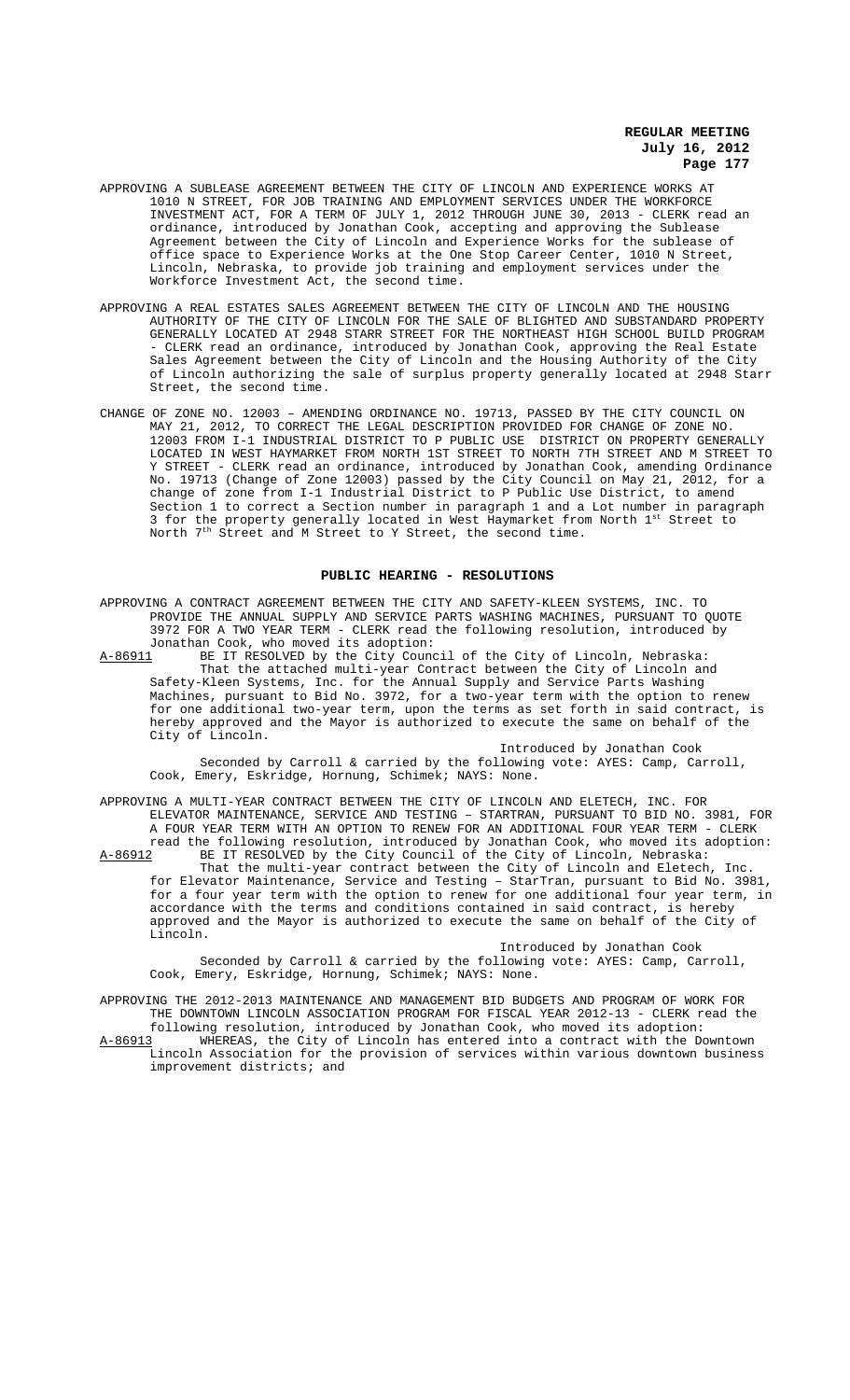WHEREAS, said contract requires the submittal of a work plan and annual budgets for work to be performed in the Downtown Management and Maintenance Districts by the Downtown Lincoln Association. NOW, THEREFORE, BE IT RESOLVED by the City Council of the City of Lincoln, Nebraska: That the attached 2012-2013 Maintenance and Management BID Budgets and Program of Work for the Downtown Lincoln Association Program for the period of September 1, 2012 to August 31, 2013 which is attached hereto and marked as Attachment "A" is hereby approved. Introduced by Jonathan Cook Seconded by Carroll & carried by the following vote: AYES: Camp, Carroll, Cook, Emery, Eskridge, Hornung, Schimek; NAYS: None. ACCEPTING THE REPORT OF NEW AND PENDING CLAIMS AGAINST THE CITY AND APPROVING DISPOSITION OF CLAIMS SET FORTH FOR THE PERIOD OF JUNE 15 - 30, 2012 - CLERK read the following resolution, introduced by Jonathan Cook, who moved its adoption:<br>A-86914 BE IT RESOLVED by the City Council of the City of Lincoln, Nebraska: A-86914 BE IT RESOLVED by the City Council of the City of Lincoln, Nebraska: That the claims listed in the attached report, marked as Exhibit "A", dated July 1, 2012, of various new and pending tort claims filed against the City of Lincoln with the Office of the City Attorney or the Office of the City Clerk, as well as claims which have been disposed of, are hereby received as required by <u>Neb.</u>

|                                     |      | Rev. Stat. § 13-905 (Reissue 1997). The dispositions of claims by the Office of the |           |
|-------------------------------------|------|-------------------------------------------------------------------------------------|-----------|
|                                     |      | City Attorney, as shown by the attached report, are hereby approved:                |           |
| DENIED CLAIMS                       |      | ALLOWED/SETTLED CLAIMS                                                              |           |
| Nick Brandt                         |      | $$218.41$ Technical Services, Inc. $$677.49$                                        |           |
|                                     |      | Morris Excavating Co. 200.00 Donald Stockley                                        | 1,350.00  |
|                                     |      | Matthew Howe                                                                        | 694.43    |
| L.E.S. Claims:                      |      | Gary and Maureen Gilmour 4,500.00                                                   |           |
| Bob Stuart                          | NAS* | Nathan Shelbourn                                                                    | 743.52    |
| Brent Littrell 120.35               |      |                                                                                     |           |
| Glenhaven Homeowners                |      |                                                                                     |           |
| Association 5,830.38 L.E.S. Claims: |      |                                                                                     |           |
|                                     |      | Farmers Mutual of Nebraska                                                          |           |
|                                     |      | (Evelyn & Gabriel Lucas,                                                            |           |
|                                     |      | Insureds)                                                                           | 1,844.00  |
|                                     |      | Robert Harding                                                                      | 2,206.00  |
|                                     |      | Mike Costello                                                                       | 63.40     |
|                                     |      | IES Electric Inc.                                                                   | 16,903.00 |
|                                     |      |                                                                                     |           |

\* No Amount Specified The City Attorney is hereby directed to mail to the various claimants listed herein a copy of this resolution which shows the final disposition of their claim.

Introduced by Jonathan Cook Seconded by Carroll & carried by the following vote: AYES: Camp, Carroll, Cook, Emery, Eskridge, Hornung, Schimek; NAYS: None.

APPROVING THE SUB-RECIPIENT AGREEMENT BETWEEN THE NEBRASKA EMERGENCY MANAGEMENT AGENCY AND THE CITY OF LINCOLN REGARDING THE 2010 METROPOLITAN MEDICAL RESPONSE SYSTEM IN

THE AMOUNT OF \$317,419.00 FOR THE AWARD PERIOD OF 10/1/2010 THROUGH 7/31/2013 - CLERK read the following resolution, introduced by Jonathan Cook, who moved its adoption:<br>A-86915 BE

BE IT RESOLVED by the City Council of the City of Lincoln, Nebraska: That the attached Agreement between the Nebraska Emergency Management Agency and the Lincoln-Lancaster County Health Department to accept a subgrant in the amount of \$317,419.00, for the 2010 Metropolitan Medical Response System for the Lincoln-Lancaster County Health Department for the award period of September 1, 2010 through July 31, 2013, in accordance with the terms, conditions and assurances contained in said Agreement is hereby approved and the Mayor is authorized to execute said Agreement on behalf of the City.

The City Clerk is directed to return the executed copies of the Agreement to Judy Halstead, Director of the Lincoln-Lancaster County Health Department. Introduced by Jonathan Cook

Seconded by Carroll & carried by the following vote: AYES: Camp, Carroll, Cook, Emery, Eskridge, Hornung, Schimek; NAYS: None.

# ORDINANCE -  $3^{RD}$  READING & RELATED RESOLUTIONS (as required)

CHANGE OF ZONE 12013 - APPLICATION OF GATEWAY PROPERTIES FOR A CHANGE OF ZONE FROM H-2 HIGHWAY COMMERCIAL DISTRICT TO R-2 RESIDENTIAL DISTRICT ON PROPERTY GENERALLY LOCATED AT NORTH 52ND STREET AND R STREET - CLERK read an ordinance, introduced by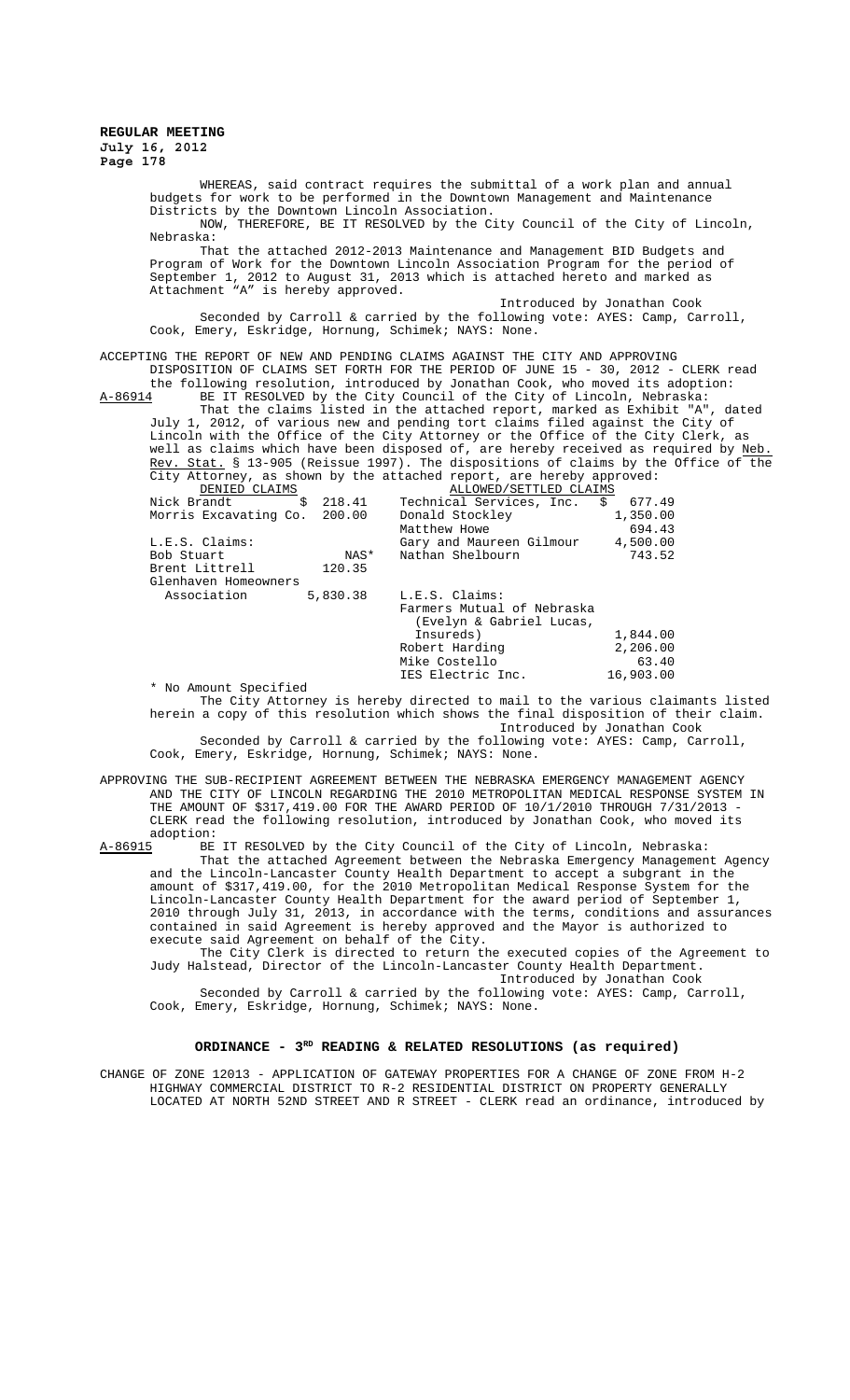Doug Emery, amending the Lincoln Zoning District Maps adopted by reference and made a part of Title 27 of the Lincoln Municipal Code, pursuant to Section 27.05.020 of the Lincoln Municipal Code, by changing the boundaries of the districts established and shown thereon, the third time. EMERY Moved to pass the ordinance as read.

Seconded by Carroll & carried by the following vote: AYES: Camp, Carroll,

Cook, Emery, Eskridge, Hornung, Schimek; NAYS: None. The ordinance, being numbered **#19742**, is recorded in Ordinance Book #27, Page .

ADOPTING AN AMENDED AND RESTATED VERSION OF THE CITY OF LINCOLN EMPLOYEES' RETIREMENT PLAN AND TRUST TO PROVIDE THAT THE EMPLOYER CONTRIBUTION FOR EMPLOYEES HIRED IN POSITIONS AND PAY RANGES PREFIXED BY THE LETTER "N" ON OR AFTER SEPTEMBER 1, 2010 WILL BE AN AMOUNT EQUAL TO 9% OF AN EMPLOYEE'S COMPENSATION; AND TO FURTHER PROVIDE THAT THE MANDATORY EMPLOYEE CONTRIBUTION FOR EMPLOYEES HIRED IN POSITIONS AND PAY RANGES PREFIXED BY THE LETTER "N" ON OR AFTER SEPTEMBER 1, 2010 WILL BE IN AN AMOUNT EQUAL TO 7% OF AN EMPLOYEE'S COMPENSATION. (8/23/10 - RECONSIDERED ORDINANCE NO. 19430 - PLACED ON PENDING INDEFINITELY) (6/25/12 - REMOVED FROM PENDING TO HAVE P.H. 7/9/12 W/ACTION ON 7/16/12) - PRIOR to reading:

CARROLL Moved MTA #1 to amend Bill No.10-101 in the following manner:

1. On page 1, line 1, strike "an amended and restated version of" and insert in lieu thereof "Amendment No. 2 to".

2. On page 1, line 3, strike the year "2010" and insert in lieu thereof the year  $\frac{\text{``}2012}{3}$ .

3. On page 1, line 6, strike the year "2010" and insert in lieu thereof the year  $"2012"$ .

4. On page 1, line 9 through page 1, line 18, strike the entirety of Section 1 and insert in lieu thereof the following:

Section 1. That Amendment No. 2 to the "City of Lincoln Employees' Retirement Plan," a copy of which is attached hereto, marked as Attachment "A" and made a part hereof by reference, and to be consistent with the provisions of the amended and restated version of the City of Lincoln Employees' Retirement Plan and Trust adopted by Ordinance No. 19371 on April 5, 2010 is hereby adopted and the Mayor of the City of Lincoln is hereby authorized to execute said Amendment No. 2 to the City of Lincoln Employees' Retirement Plan upon the passage of this ordinance.

5. On page 2, line 1 through line 9, strike Section 2 in its entirety. 6. On page 2, line 10, strike 3 and insert in lieu thereof the number  $"2"$ . Seconded by Eskridge & carried by the following vote: AYES: Camp, Carroll, Cook, Emery, Eskridge, Hornung, Schimek; NAYS: None.

CLERK Read an ordinance, introduced by Doug Emery, adopting <del>an amended and</del> restated version of Amendment No. 2 to the City of Lincoln Employees' Retirement Plan and Trust to provide that the employer contribution for employees hired in positions and pay ranges prefixed by the letters "N" on or after September 1, 2010 2012 will be an amount equal to 9% of an employee's compensation; and to further provide that the mandatory employee contribution for employees hired in positions and pay ranges prefixed by the letters "N" on or after September 1, <del>2010</del> 2012 will be in an amount equal to 7% of an employee's compensation, the third time. EMERY Moved to pass the ordinance as amended.

Seconded by Carroll & carried by the following vote: AYES: Camp, Carroll, Cook, Emery, Eskridge, Hornung, Schimek; NAYS: None.

The ordinance, being numbered **#19430**, is recorded in Ordinance Book #27, Page .

# ORDINANCES - 1<sup>st</sup> READING & RELATED RESOLUTIONS (as required)

VACATION NO. 12003 - VACATING THE NORTH-SOUTH ALLEY LOCATED ONE-HALF BLOCK WEST OF SOUTH 52ND STREET BETWEEN PRESCOTT AVENUE AND COOPER AVENUE - CLERK read an ordinance, introduced by Doug Emery, vacating the alley located one-half block west of South 52nd Street between Prescott Avenue and Cooper Avenue within the Union College campus, and retaining title thereto in the City of Lincoln, Lancaster County, Nebraska, the first time.

## RESOLUTIONS - 1<sup>st</sup> READING - ADVANCE NOTICE

APPROVING AN ADVERTISING AGREEMENT BETWEEN THE CITY OF LINCOLN AND PINNACLE BANK FOR ADVERTISING ON ELECTRONIC SIGNS AT PERSHING MUNICIPAL AUDITORIUM FOR A TWO YEAR TERM.